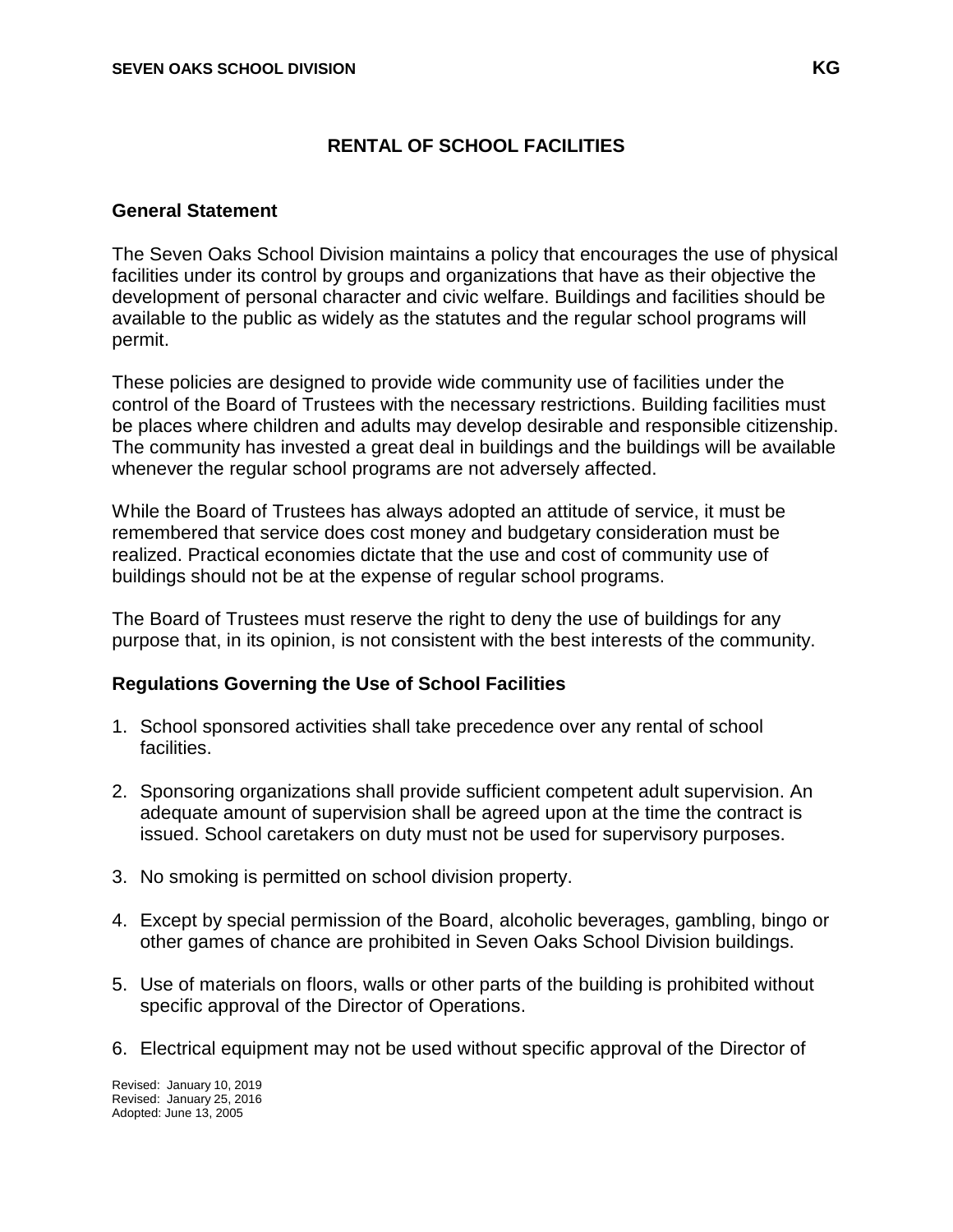Operations. Application for such approval shall be made at the time of submitting application for rental.

- 7. Fire and safety codes shall be followed at all times and any decorations used shall meet the approval of the school principal and the Director of Operations.
- 8. When admission charges are to be collected or when admission tax is to be paid, the organization using the facilities shall assume all responsibility.
- 9. All advertising except that incidental to the program and all sales of merchandise, printed matter or other materials are forbidden on school premises in connection with any meeting except with the approval of the Director of Operations.
- 10.No facilities shall be rented past 10:00 p.m. without special approval of the Secretary-Treasurer's Department or the Board.
- 11.Applicants shall supply and pay for any special supervision needed (i.e. security guards, parking supervision, etc.) as determined by the Director of Operations.
- 12.Permits are not transferable. Rental fees and service charges shall be determined in advance. Reservations shall be cancelled at least 24 hours in advance or charge shall be made.
- 13.Arrangements for seating or any other special facilities or equipment shall be made at the time rental permit is issued. Extra compensation shall be paid to cover charges for supervision, transferring equipment, setting up equipment already in the building, etc.
- 14.When large public functions are held in any division facilities by other organizations, the Division shall employ whatever custodial and supervisory personnel are deemed necessary by the principal and the Director of Operations, to insure satisfactory use. The cost of service of this additional help shall be charged to the organization over and above its basic rental rate.
- 15.The Director of Operations reserves the right to reject any applications but upon doing so must advise the party concerned of its right to appeal this decision to the Board.
- 16.The cost of any damages to Division property occurring during a school rental shall be assessed against the organization renting the facility.
- 17.Activities shall not interfere or otherwise disrupt the normal instructional programs or practice schedules.

Revised: January 10, 2019 Revised: January 25, 2016 Adopted: June 13, 2005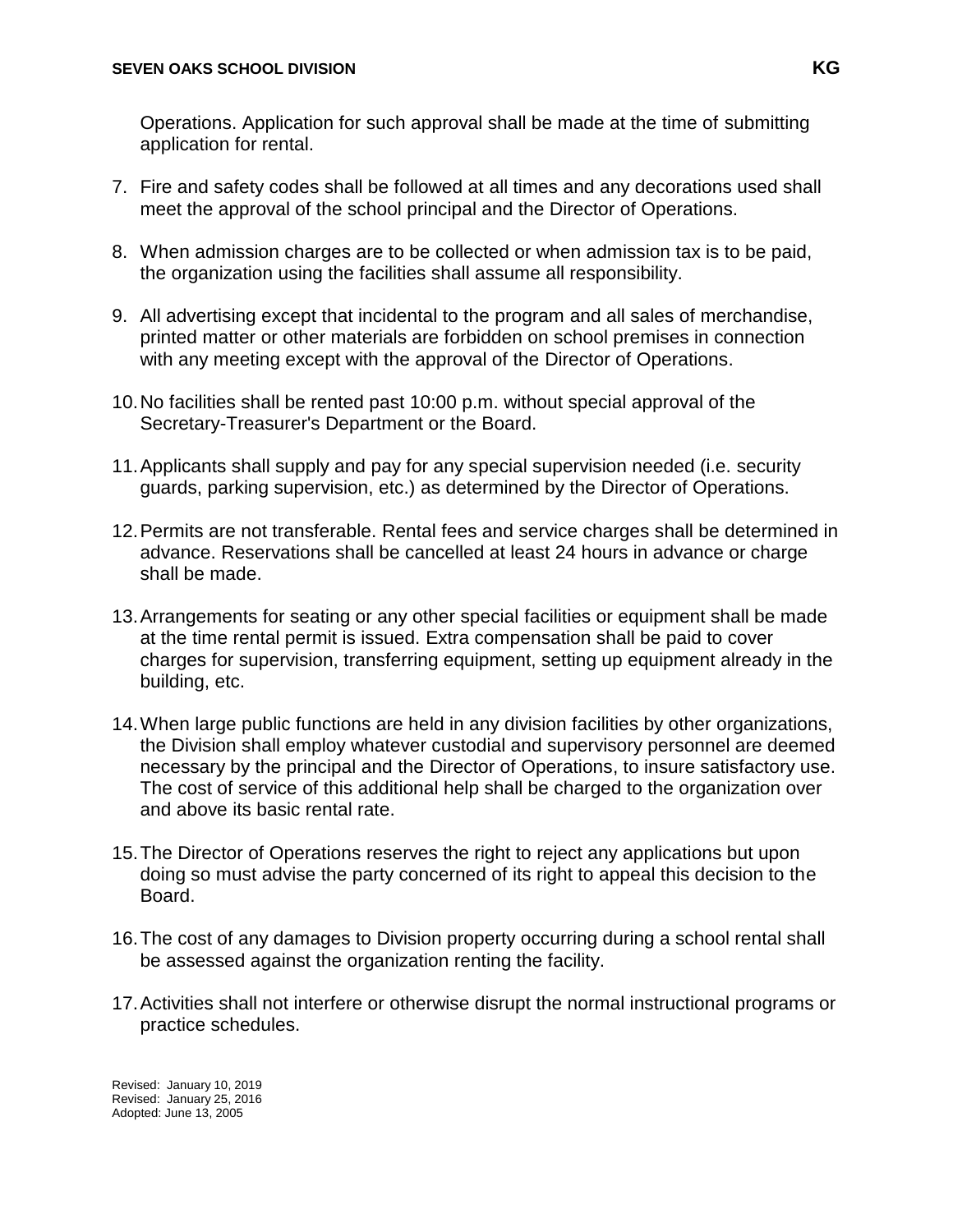- 18.Applications for gymnasium use will only be accepted from organizations and other similar groups based upon individual requests.
- 19. Notice must be adequate when cancelling a permit for a school function.
- 20. Where there is a change to the school schedule (i.e. Inservice) every attempt will be made to schedule custodial staff in order to support continued permit use by the community.

## **How to Make Application for Use of School Facilities**

1. All applications must be made in writing. Application to Use School Facilities form can be obtained from the Seven Oaks School Division website – Departments/Facility Rentals. Completed application forms are to be emailed to [permits@7oaks.org.](mailto:permits@7oaks.org)

Application deadlines will be observed as follows:

All application for Regular (weekly October to June) must be submitted not less than four weeks prior to the expected start date.

All applications must be submitted before August 1st.

**Occasional Use:** Other than requests involving the serving of any alcoholic beverages - not less than two weeks prior to the event.

**Sports Events:** Not less than one month prior to event.

**Requests involving the serving of any alcoholic beverages:** Must be made by formal letter of application and must then be approved by the Board.

2. Renewals: Groups currently using school facilities on a regular basis must renew applications and make any changes required as soon as the current permit expires.

Unless special permission is granted by the Director of Operations all regular activities, with the exception of the Churches, Nurseries, and the Before and After School programs, shall not begin until the first week of school in October and shall suspend activities during the Christmas and Spring Breaks.

3. All permits for rental of school facilities shall be coordinated through the Maintenance/Transportation/Custodial Department - Learning and Service Centre who will obtain approval from the school principal.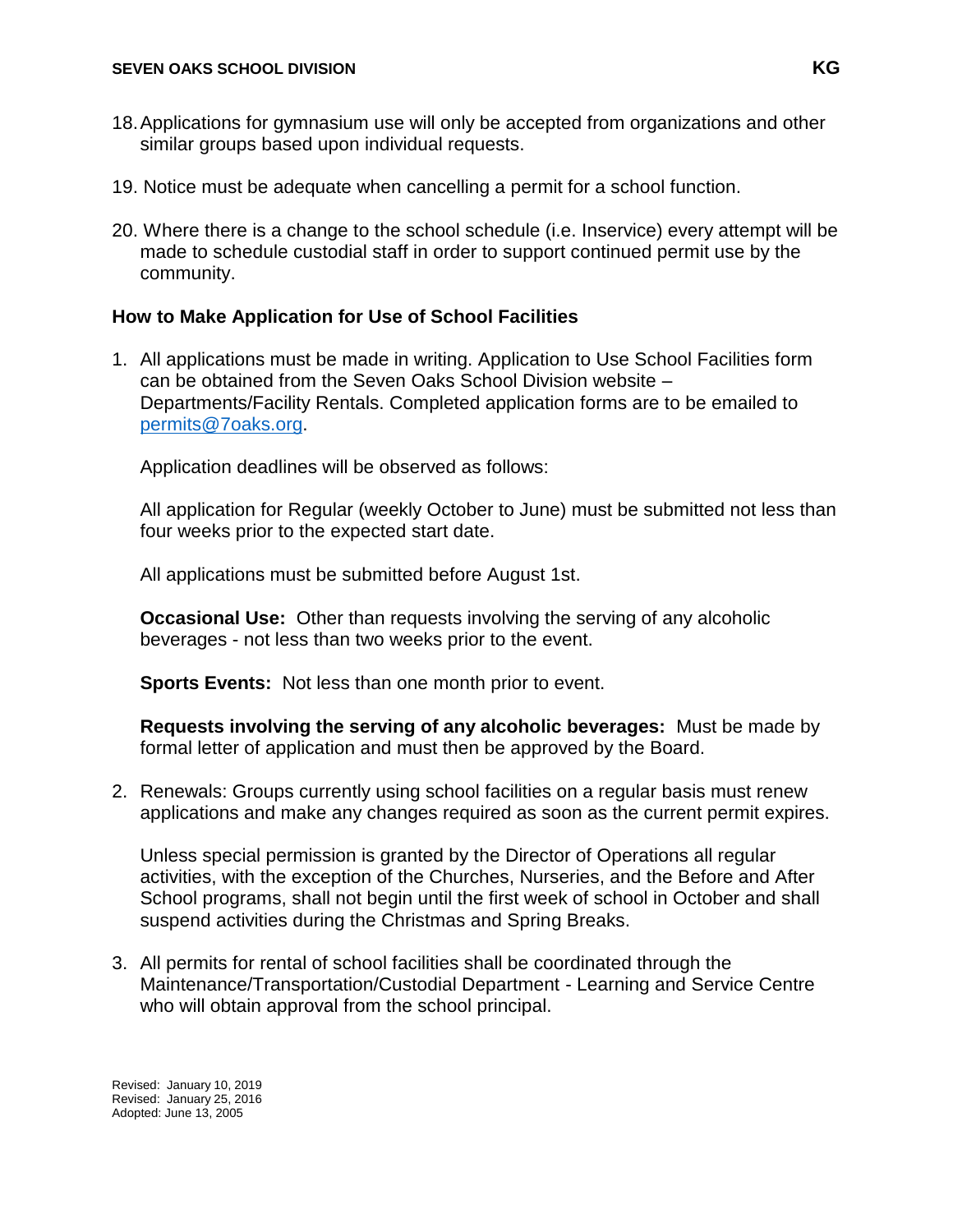#### **SEVEN OAKS SCHOOL DIVISION KG**

- 4. The Maintenance/Custodial Department Learning and Service Centre will notify the appropriate custodial staff and the building principal who will notify teaching staff affected (i.e. the physical education or music departments).
- 5. A rental permit must be issued before any organization or group can use school facilities.

## **Definition of Organizations and Rates**

The Board shall periodically review and approve facility rental rates for the following rental categories.

# **Category**

- A. Local service organizations such as community centres, community youth groups, etc., sponsoring events for the benefit of and open to people within the school divisions (e.g. Scouts, Beavers, Guides, Brownies, and the City of Winnipeg Parks and Recreation Department).
	- Where a custodian or other appropriate Division employee is on regular duty no charge.
	- Where no custodian is on regular duty:
		- Weekdays overtime rental rate as per Regulation KG/R.
		- Saturday, Sunday and holidays double time rental rate as per Regulation KG/R.
- B. Non-profit organizations (e.g. gymnastic clubs, community use groups, sports agencies, private recreation groups and church groups with local organizations) given first preference:
	- Where custodian or other appropriate Division employee is on regular duty standard rental rate as per Regulation KG/R.
	- **Where no custodian is on regular duty:** 
		- Weekdays overtime rental rate as per Regulation KG/R.
		- Saturday, Sunday, and holidays -- double time rental rate as per Regulation KG/R.
	- Where the community club and school division have a reciprocal arrangement to share facilities the Superintendent may waive rental fees.
- C. Private individuals, organizations and businesses charging fees for their service and making profits, political and business meetings.
	- Weekdays straight rental rate as per Regulation KG/R.
	- Saturday, Sunday, and holidays double time rental rate as per Regulation KG/R.

Revised: January 10, 2019 Revised: January 25, 2016 Adopted: June 13, 2005